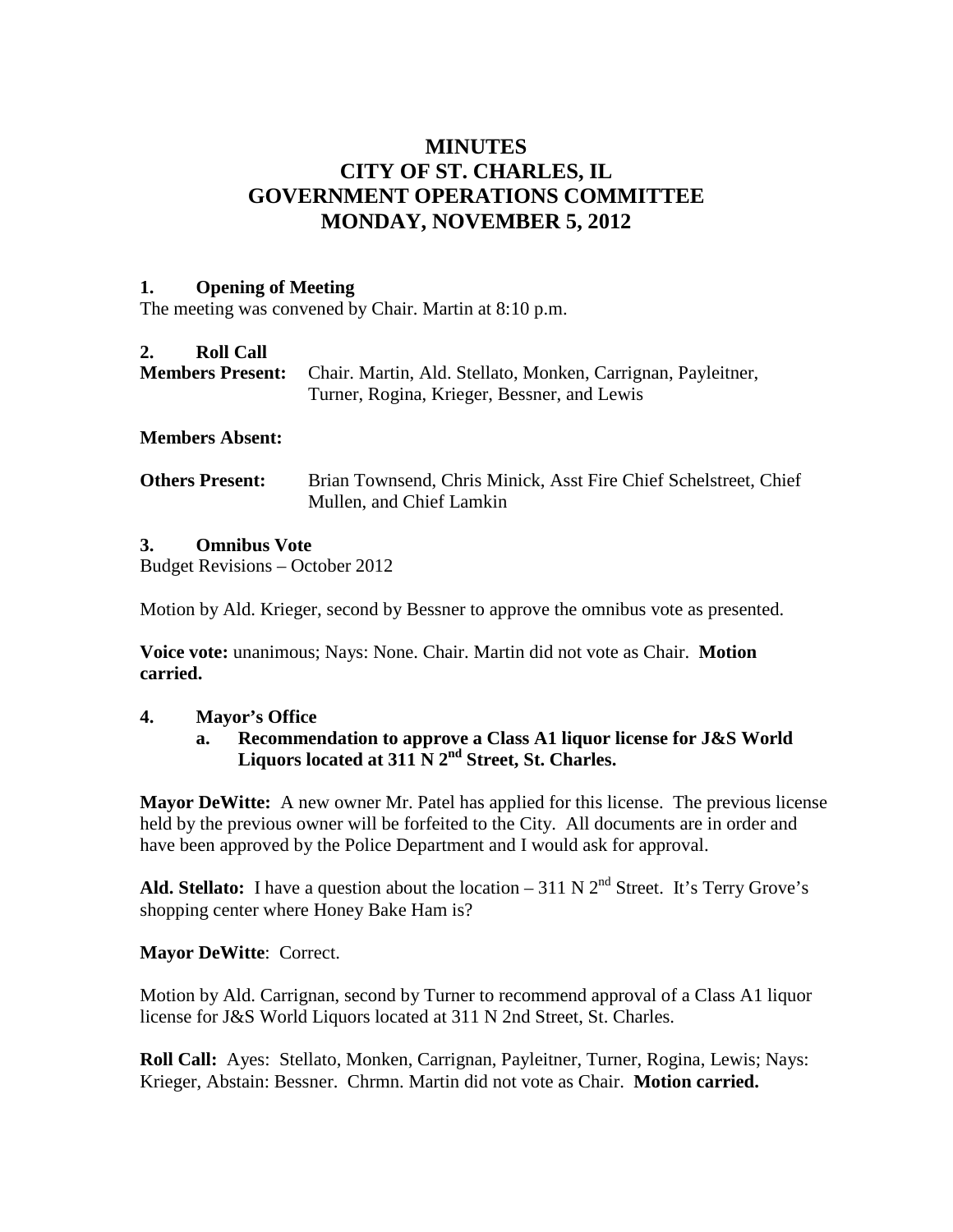# **b. Consdieration of request to amend occupancy capacity of Alibi Bar & Grill, 12 N 3rd Street, St. Charles.**

**Mayor DeWitte:** This is a request from Alibi on 3<sup>rd</sup> Street. On February 6, 2012, Mr. Simpson of Alibi Bar & Grill was granted a Class B3 liquor license. One of the stipulations to his license at the time was that his establishment be limited to an occupancy capacity of 295 people of which included 18 employees. Mr. Simpson has approached the City and is now requesting that the City Council consider lifting the occupancy restriction and allow the capacity to be the maximum allowed for his establishment which is 427 that had originally been established by the St. Charles Fire Department as part of the plan review process. Mr. Simpson is here to explain his request and to answer any questions that any of you may have.

**Mr. Simpson, 236 E Gillette, Elmhurst, IL 60126:** I would like to have the occupancy raised because a couple of times I have had parties now and I believe I am close to hitting that maxed number and I don't want to be turning people away. Even with that maxed number I am only about 60% full; so I'm still pretty vacant.

**Ald. Lewis:** You are only about 60% full, but you're turning people away because we agreed to a number?

**Ald. Rogina:** We had this discussion about alcohol downtown previously and later on there will be an update on the proposed St. Charles Tavern Association. In my mind, at least, we are in a probationary status at least downtown. We started that discussion and it's going to continue until after the first of the year. With all due respect you have been cited. So in my mind I would like to continue with the probationary period and see what happens and revisit the whole issue of all alcohol in downtown come January deadline. That's my thought and why I am going to vote no on this.

**Ald. Turner:** I can't really support this either. We've had some conversations but every time we turn around you are getting cited. You've already spent \$5,000 in fines or so. You are going to have to stay clean for a good long time before I am going to allow any changes in what we've passed. I am going to vote no on this also.

Motion by Ald. Turner, second by Kreiger to **DENY** the consideration of request to amend occupancy capacity of Alibi Bar & Grill at 12 N 3<sup>rd</sup> Street, St.Charles.

**Ald. Bessner:** Why were we at that original occupancy number? Did we lower it because it was a parking issue and has anything changed since then? I'm trying to figure out why we went with a lower number. I know we've gone through a lot of different points on this.

**Ald. Payleitner:** It was a white table cloth restaurant and 295 was plenty for that. That's what I recall.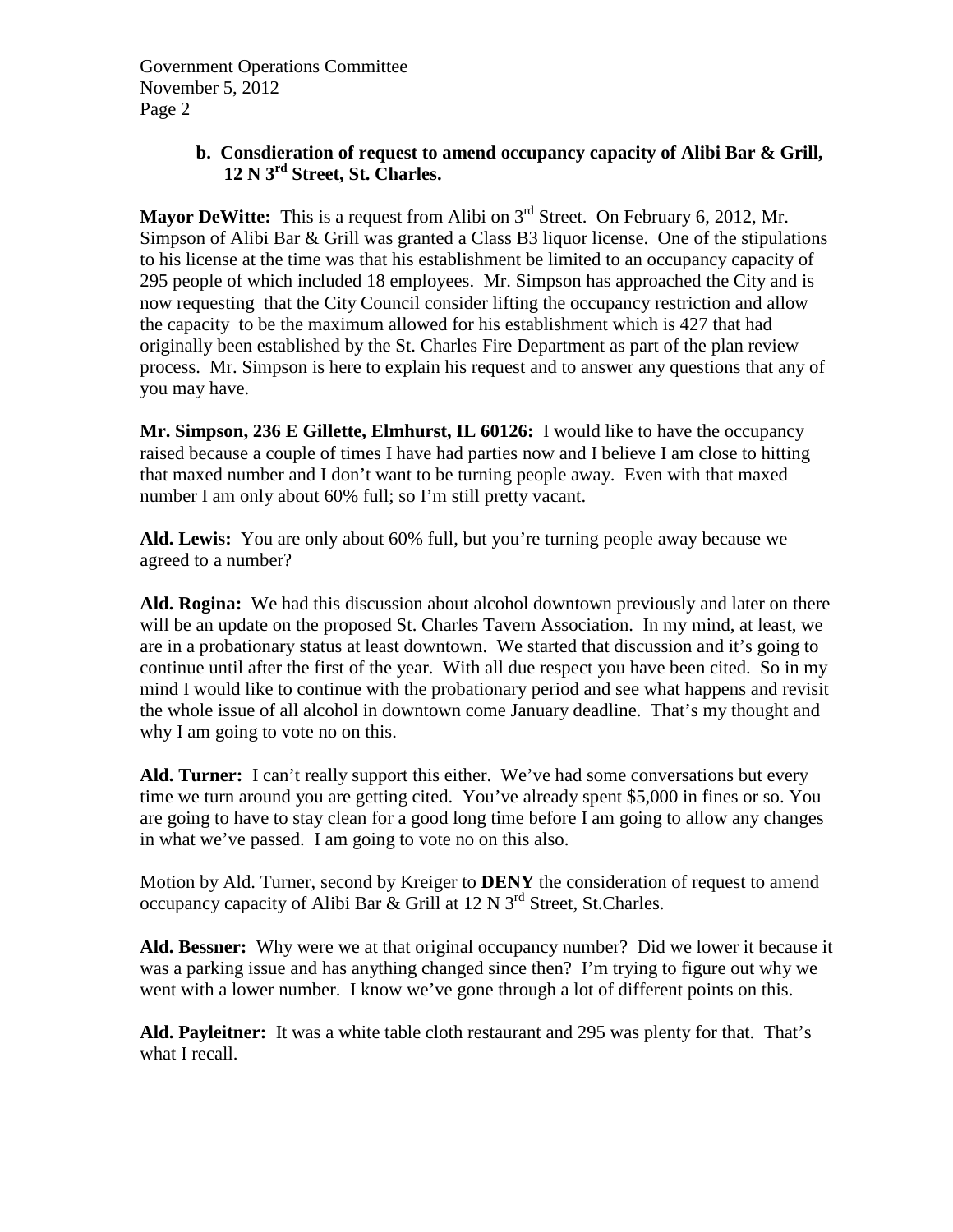**Ald. Lewis:** I think you should at least have a license for a year before we start making any changes and we haven't even come to a year with your license. I am in agreement with the other Council members who will be voting no.

**Ald. Krieger:** I think there should be a probationary period after the last fine before any changes could be made.

**Ald. Stellato:** Just a point of order. Voting yes means we agree the denial?

**Chrmn. Martin:** A yes

**Roll Call:** Ayes: Stellato, Monken, Carrignan, Payleitner, Turner Rogina, Krieger, Bessener, and Lewis. Chrmn. Marti did not vote as Chair. **Motion carried.**

**Chrmn. Martin:** Request is denied.

## **5. Finance Department**

**a. Recommendation to approve an Ordinance Authorizing the Redemption of Certain Maturities of the City of St. Charles and DuPage Counties, Illinois Special Service Area Number 21 Bonds and Other Matters Related Thereto.**

**Chris Minick:** Enclosed is an Ordinance to authorize the redemption or calling of certain maturities of bonds related to Special Service Area 21. SSA 21 was created in 1998 to essentially provide for internal infrastructure improvements in a commercial area generally located on the northeast corner of Kirk Road and Rt. 64. It does exclude the Charlestowne Mall property. The basic boundaries of the Special Service Area are Foxfield on the north, Kirk Road on the west, Rt. 64 on the south, and mall property on the east. Currently there are five commercial parcels that are contained within this special service area and the City issued approximately \$3.7M in bonds to achieve the infrastructure improvements that I spoke of previously. These five commercial parcels pay the entire amount of the debt service payments for those bonds. These bonds are not a part of the general financing structure of the City nor does the general city taxpayer support them. The entire cost is paid for by these five commercial properties. Currently there are no remaining capital projects to be completed within this special service area; however we still have bond proceeds on hand from that original bond issue several years ago. It is important to note that these funds cannot be used for general city projects or general city expenditures. As Special Service Area bond proceeds they must be utilize to benefit the special service area itself. Therefore, to maintain the tax exemption on this particular bond issue, staff is recommending calling the oldest maturities on the bonds. We do a partial call for the 2005 maturities and total calls on the maturities from 2026 through 2028 in the amount of approximately \$875K. This action would lower the annual debt service cost for those bonds by approximately \$58K annually and it would also shorten the time of the bond issue by approximately 3 years. If this ordinance is approve, the next steps in the process would be to notify the bond paying trustee bank. They would then have a 45-day period to notify the individual bond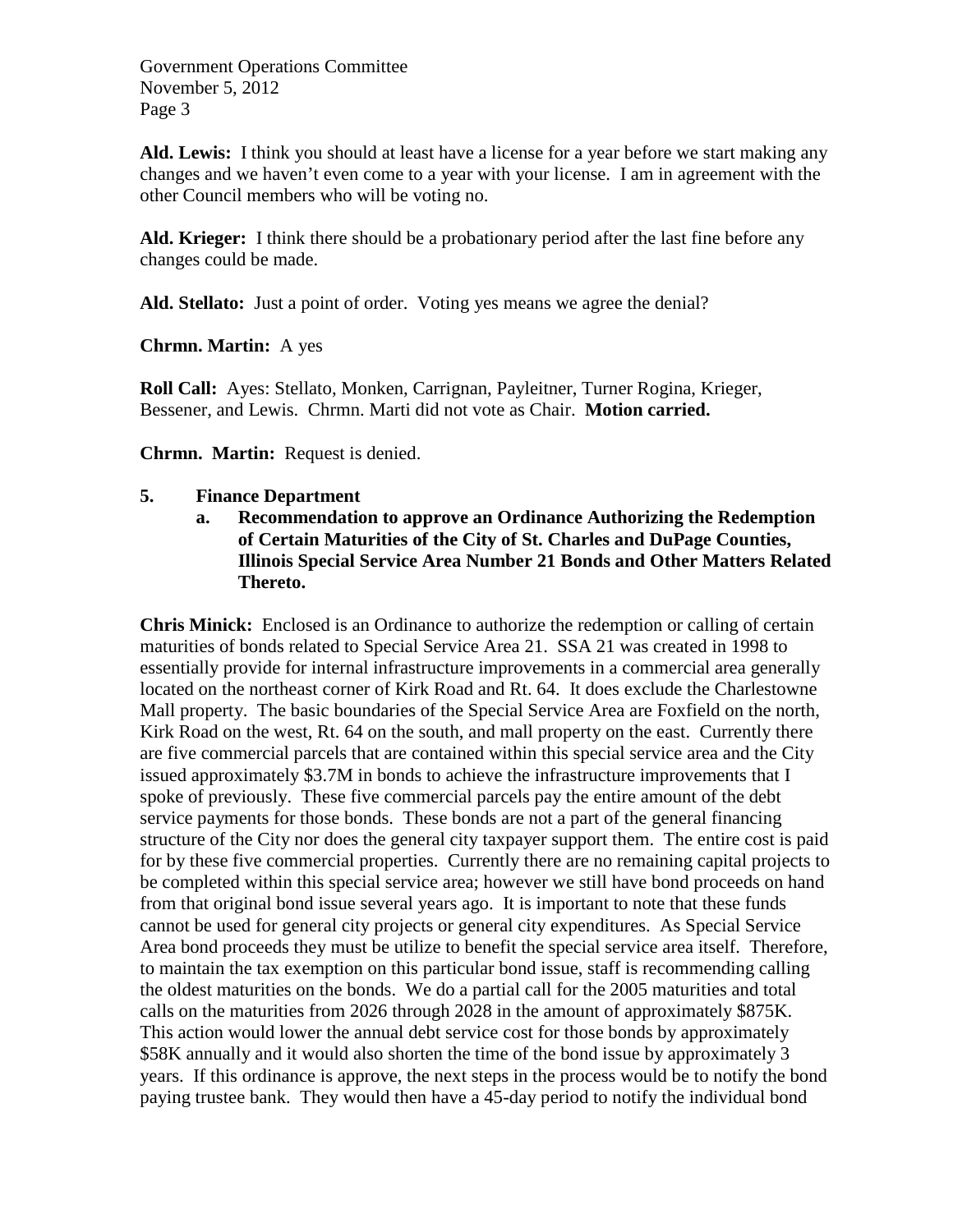holder and the City would make a payment into the reduction escrow account and we would complete this transaction in early 2013. Staff does recommend approval of this ordinance.

**Ald. Stellato:** The public improvements - were they storm sewer improvements?

**Chris:** They were general storm sewer improvements, internal streets, curbing, parkway, etc. Also some electrical and stormwater.

**Ald. Carrignan:** The net savings we pull out of this would be?

**Chris:** The savings would be on an annual basis about \$58K plus the five commercial parcels out there do not have to pay the \$875K in principal in 2025 through 2028. So the total savings is approximately \$1.7M.

**Ald. Carriginan:** You talked about the proceeds being available for other areas. Is it restricted to only that SSA or can we use it at any other SSA in the City?

**Chris:** It is restricted only to that SSA.

Motion by Ald. Turner, second by Stellato to recommend approval of an Ordinance Authorizing the Redemption of Certain Maturities of the City of St. Charles and DuPage Counties, Illinois Special Service Area Number 21 Bonds and Other Matters Related Thereto.

**Voice vote:** unanimous; Nays: None. Chair. Martin did not vote as Chair. **Motion carried.**

### **6. Police Department**

**a. Update regarding status of formation of the proposed St. Charles Tavern Association and activities pertaining to same.**

**Chief Lamkin:** On September 24 there was a number of the bars represented by Atty. Russ Whitaker and there were a number of things that were agreed upon that would be measures that would hopefully make improvements to some of the alcohol related issues that we have. Atty. Whitaker is not able to be here tonight, but Steve Baginski is going to speak on behalf on some of the Tavern Association members and give you updates where things have progressed since that time.

**Steve Baginski, owner of Beehive, 900 S 5th Street, St. Charles:** I am here to speak on behalf of the Tavern Association. Just to go over some of the initiatives that we've put in place now and some we are working on. The first we had talked about was putting signage up in the bars in regards to when last call was and last drink served. All the taverns of the association have put a sign up behind the bar and at the exits of the bar so it is plainly visible to the patrons that come into the bar. The last call has been changed to 1:20 a.m. and at that point the doors are locked and there is no reentry at that time; so a patron can't leave my bar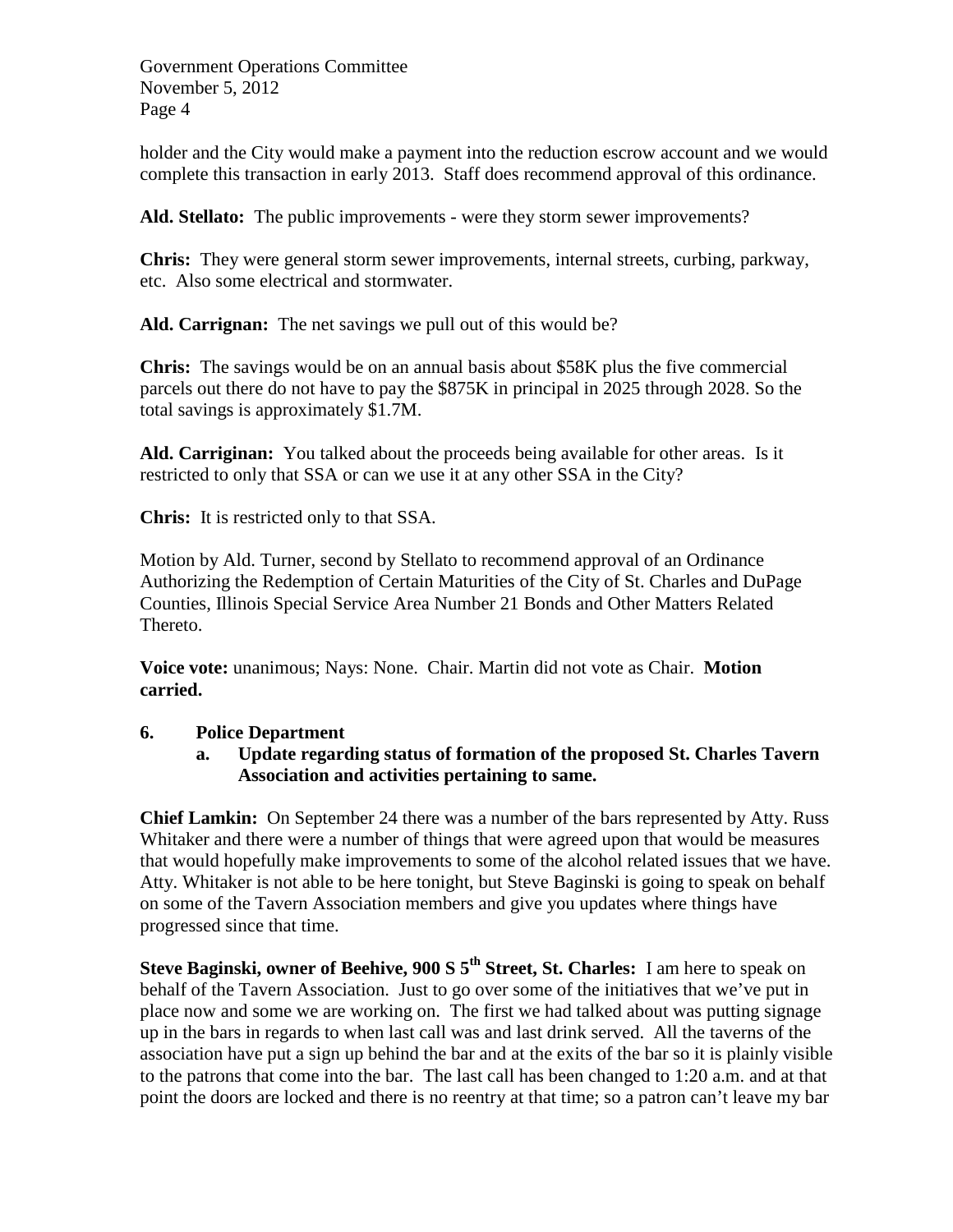and go to another to get more last call drinks. Once they are all closed, they are all locked and we are all in agreement to keep that last drink served as it says at 1:40 a.m. After that the bar is closed – no more drinks served. You can finish your drink but you can't get another drink and you are out by 2:00 a.m.

We've instituted a ban list which I have given a copy to the Police Department. It is a draft and its not for public distribution since we are still sending out the legal notices to those who have been ban from all the bars. That will be in place before black Wednesday, the day before Thanksgiving. So the people who have been ban from all the bars have notice that they are not allowed in any bars. If they do show up we can call the police and have them cited for criminal trespassing and removed from the sites. All the bars have a copy of this so they know who is banned from the other person's bars. If they happen to show up, the bar owner has the yea or nay if you want them to come in or not but they know that they are unwanted in certain bars.

As far as the letters for banning people from the whole downtown association or from an individual bar, the attorney is finishing the legality on those so that we all will have copies so if someone was to get ban from a bar we can send them a certified letter to say they have been ban from this bar or from all bars. You are given notice that you are no longer allowed in this bar or any other bar in town. Once Atty. Whitaker finishes the legalities and the association signs off on it, we can send them out and will have them on premises to give out to people as well.

Each bar has an individual hand stamp to stamp the patron's hand when they come in so that the police have more of an idea where they were or where they spent that night via the hand stamp. The Police Department has a copy of all the hand stamps from all the participating establishments. Everyone has a different individual identifier.

The entity of the association legalization is in process. We are waiting for documentation from the state that we've been approved and it is set and ready to go and Atty. Whitaker hopes to have that finished by the end of the month. The membership is increasing. Rookies has joined in and agreed to follow our guidelines. The Alibi is following our guidelines. We are increasing the membership and reach out to those that aren't involve or haven't responded to us. I still make an effort to go in and talk to the ones who haven't responded to try and change their minds. The members are: Beehive, River Rock House, Thirsty Fox, Alley 64, Pub 222, Filling Station, Second Street Tavern, Dawn's Beach Hut, Rookies, The House Pub, Ray's Evergreen, and the Alibi.

### **Chrmn. Martin:** Is that a 100%?

**Steve:** No, we are still working on The Office and McNally's to get them to come into the fold. They are resisting.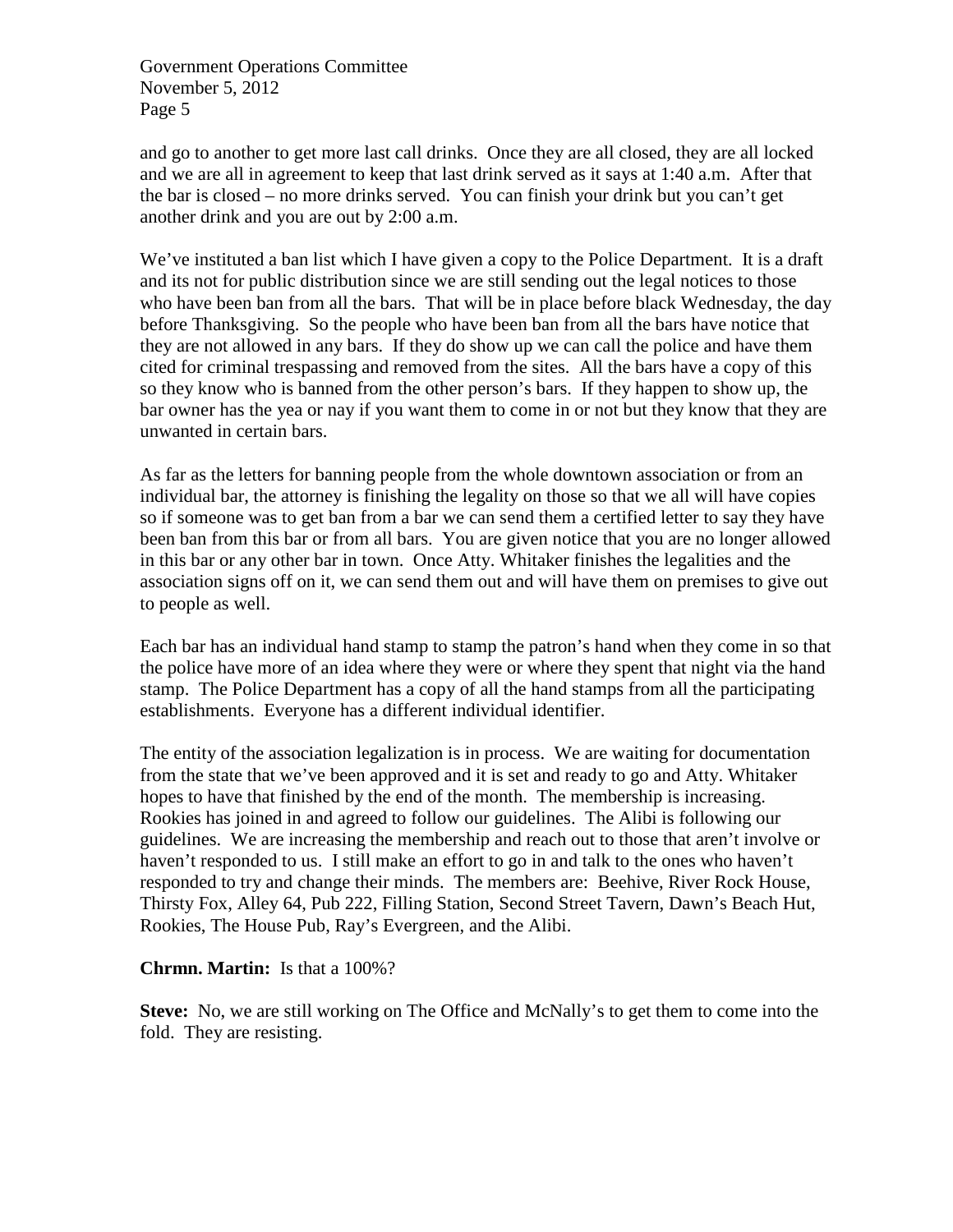**Chrmn. Martin:** I've read my reports over the weekend and there were disturbances at least two of them. Pub 222 was one of them and they are one of your members. Any comments?

**Ald. Carrignan:** One of the things that the Mayor pointed out when this started was the continued over service and everything here tonight is aimed at the patrons. What kind of actions are being taken with the servers and when they over serve people? That was the main issue that got us here.

**Steve:** As far as the servers – the training, implementation of BASSET, we are working on a guideline as to increase the training for the servers so that it is more frequent. This is being worked on and we are going to the Police Department to work with them.

**Ald. Carrignan:** What I hear is that we are willing to banish people for being drunk; are we also willing to banish the people who are serving them and not work in any of those places downtown? Is this something you consider?

**Steve:** Definitely. If I had someone in my place doing that I would definitely let them go. With all that is going on that is more problems than I need. That is something that I and other bar owners are very serious in changing that perception of us that we are serving too much. We don't want that to happen and change that perception with guidelines and training to prevent that from happening.

**Ald. Turner:** Ever since you have brought this to our attention, I don't think anything has actually improved by the amount of police reports and liquor violations that we are having and things are getting worse, in my view. I hope this isn't just a façade to say we are doing something and meanwhile guys with three hand stamps are still going in there and getting drunk. I don't really think that your servers really know if a guy is drunk or the other girl serve them, or what. I don't' see any internal controls on this. I think this is just a sham.

**Ald. Carrignan:** To Ald. Turner's point, if you look to last Monday night at about 8:15 or so you'll see a 911 call for an intoxicated man downtown. I was on  $2^{nd}$  Avenue taking a left onto Main Street and there was a gentleman standing on the corner tipping over onto Main Street and by the time I was able to pull across the street and the officer came, it was no more than 1-1/2 minutes, we could not find the guy. I was worry about him stumbling into Main Street. To Ald. Turner's point, if you guys are sincere, we need to see it.

**Steve:** Understood.

**Ald. Rogina:** Chief, is there an actual criminal charge to a bar if you are harboring an intoxicated person – is that the same as over serving and then the person stays in the bar?

**Ald. Stellato:** I believe there are two things. One is harboring if they are kept in a bar and then there is the actual over service?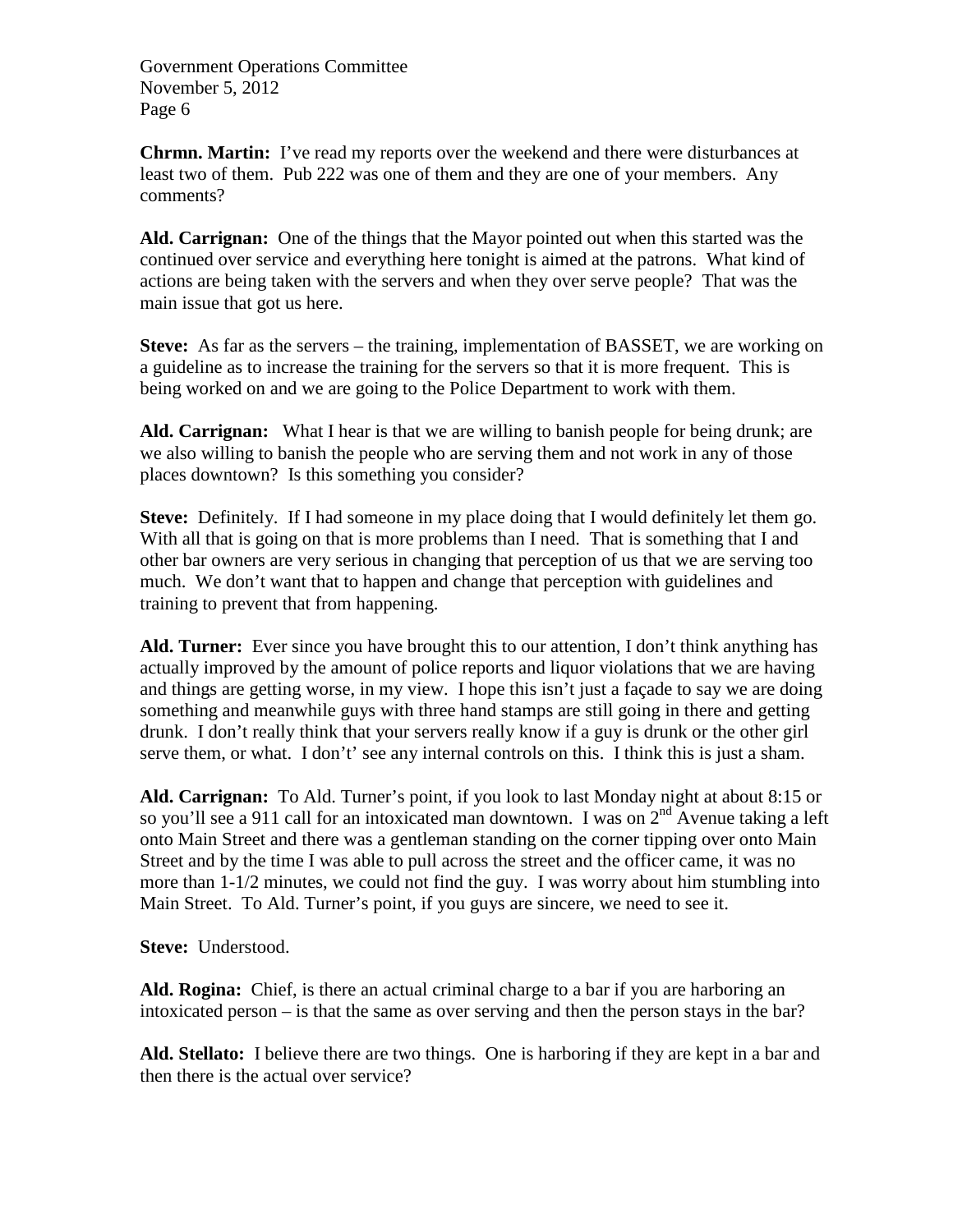**Chief Lamkin:** It's in the liquor code, but there is a provision in there about serving an intoxicated person. The harboring is if someone is incapable in attending to themselves that is really where the harboring comes into play. If you don't make an attempt to find them a way home or find someone to take care of them. There was discussion early on about bars giving them some reasonable time and giving them some water to try to get them to sober up and find them on their way. But in our view having that still go on two hours later is too long.

**Ald. Rogina:** Has that increased this year vs. previous years?

**Chief Lamkin:** Some of what happens is more pro-active where we are involved with that or to have someone in the bars that they are trying to get home and they can't get them somewhere and they call us; you are going to see that number and to some degree it could go up because they are taking the steps by contacting us to try to help take care of that situation. It's kind of a two-edge sword on a case-by-case basis.

**Ald. Rogina:** I was one of the four people who voted to close the bars at 1:00 a.m. and you and I have had further conversation on this and I was happy it turned out that you are making an attempt to police yourself. I am just hoping when we get to some point in January there is some anecdotal evidence that is positive. Otherwise I think the message is clear from the community they just don't want to see alcoholic messes' downtown. We just don't want to see it. We like the entertainment part of it, like to see a vibrant downtown, but not to the point where you have fights and intoxication. Carry on and I'm hoping for success here.

**Steve:** Thank you and I understand your point Mr. Turner. I've been in and out of the bars and have made an effort to talk to them and they all have been making changes. They have addressed whatever internal problems to making changes; slower than others, but they are all making changes. No one wants to close at 1:00 a.m. It is a very viable time for them. They are making the changes and efforts to come to terms or an agreement to give the City what they want, and take away this perception from downtown that from  $1:00 - 2:00$  a.m. it's a wild time. There are changes that are coming slowly, but as more time goes by I see more people doing good things. There is change.

**Ald. Turner:** You got about 6-7 weeks to do it.

**Chief Lamkin:** We could come back at Government Services in November if you desire otherwise we look to Government Services in January.

**Ald. Carrignan**: Last week in January.

**Chrmn. Martin:** All I can say is I hope we see some improvement because I'm not with what I've seen so far. I hoped when I looked at that report it would be just blank, but it's not. There are continuing disturbances and continuing fights and that's got to stop. You got until January.